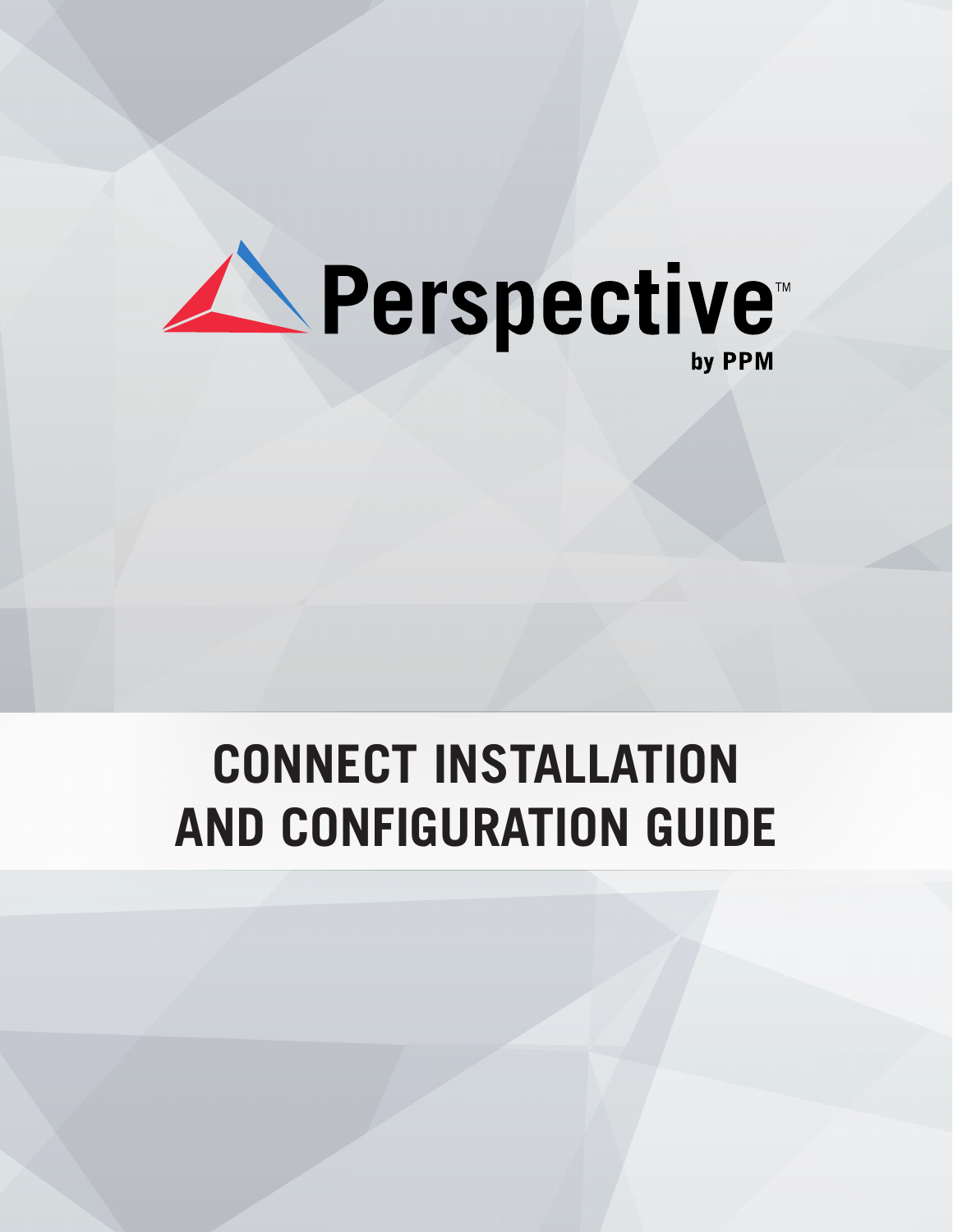Perspective by PPM<sup>™</sup>

Version 1.2

Printed June 2015

Copyright © 2015 PPM 2000 Inc. and its licensors. All rights reserved.

PPM 2000, the PPM 2000 logo, Perspective by PPM 2000, the Perspective by PPM 2000 logo, Perspective by PPM, the Perspective by PPM logo, Perspective Focal Point, and the Incident management from every angle logo are trademarks or registered trademarks of PPM 2000 Inc.

Information in this document is subject to change without notice.

Companies, names, and data used in the examples herein are fictitious unless otherwise noted.

Although every precaution has been taken in preparation of this document, PPM 2000 Inc. assumes no responsibility for errors or omissions. Neither is any liability assumed for damages resulting from the use of the information contained herein. I

Permission to modify and distribute this document strictly for the purpose of internal user training is hereby granted, provided that it is made evident the document has been modified, and that all copies contain all proprietary notices set forth in or on the original version. PPM 2000 Inc. assumes no responsibility for errors or omissions resulting from the modification of this document. PPM 2000 Inc. expressly waives all liability assumed for damages resulting from the modification of the information contained herein. Notwithstanding the permission granted herein, no part of this document may otherwise be reproduced, transmitted, disseminated or distributed, in any form or by any means, electronic or mechanical, for any other purpose, without the express written permission of PPM 2000 Inc.

Adobe, the Adobe logo, Acrobat, and Reader are trademarks or registered trademarks of Adobe Systems Incorporated in the United States and other countries.

Apple, the Apple logo, iPad, iPhone, iPod, iPod touch, and iTunes are trademarks of Apple Inc., registered in the U.S. and other countries. App Store is a service mark of Apple Inc.

BlackBerry, SureType, SurePress, and related trademarks, names, and logos are the property of Blackberry Limited and are registered and/or used in the U.S. and countries around the world.

Brivo ACS WebService is a registered trademark of Brivo Systems LLC.

dtSearch is a registered trademark of dtSearch Corp.

Google, Google Chrome, and Android are trademarks or registered trademarks of Google Inc.

i2, the i2 logo, and i2 Analyst's Notebook are registered trademarks of IBM Corporation.

Identity Resolution Engine (IRE) is a trademark of Infoglide Software Corporation.

IDV Solutions and Visual Command Center are trademarks or registered trademarks of IDV Solutions, LLC.

Lenel, the Lenel logo, OnGuard, and the Lenel OpenAccess Alliance Program (OAAP) are trademarks or registered trademarks of Lenel Systems International Inc.

Microsoft, Windows, Windows Vista, Windows Server, SQL Server, Access, Internet Explorer, Excel, PowerPoint, Outlook, Active Directory, Visual Studio, Visual Basic, the Office logo, .NET logo, and Microsoft Gold Independent Software Vendor (ISV) Partner logo are trademarks or registered trademarks of Microsoft Corporation in the U.S. and other countries.

MIR3 is a service mark of MIR3, Inc. inAccountPortal, inTechCenter, inAlertCenter, inEnterprise, and Intelligent Notification are trademarks or registered trademarks of MIR3, Inc.

Mozilla, the Mozilla logo, Firefox, and the Firefox logo are trademarks or registered trademarks of the Mozilla Foundation.

QlikTech, the QlikTech logo, and QlikView are trademarks of QlikTech International AB.

Samsung, Galaxy S, and Galaxy Note are trademarks of Samsung Electronics Co., Ltd.

Wi-Fi is a registered trademark of the Wi-Fi Alliance.

All other products, brands, names, or trademarks mentioned in this document may be trademarks or registered trademarks of their respective owners.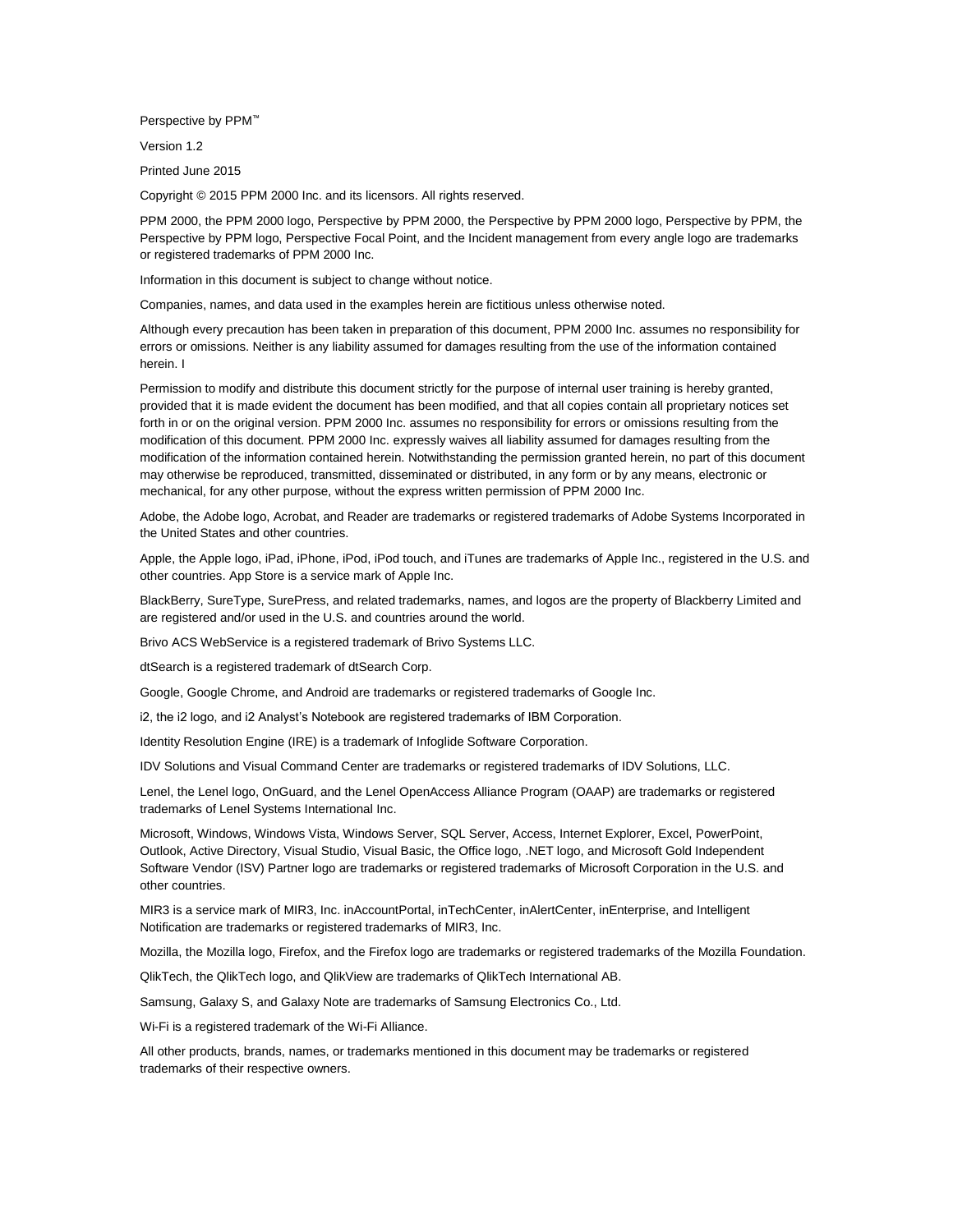# **Contents**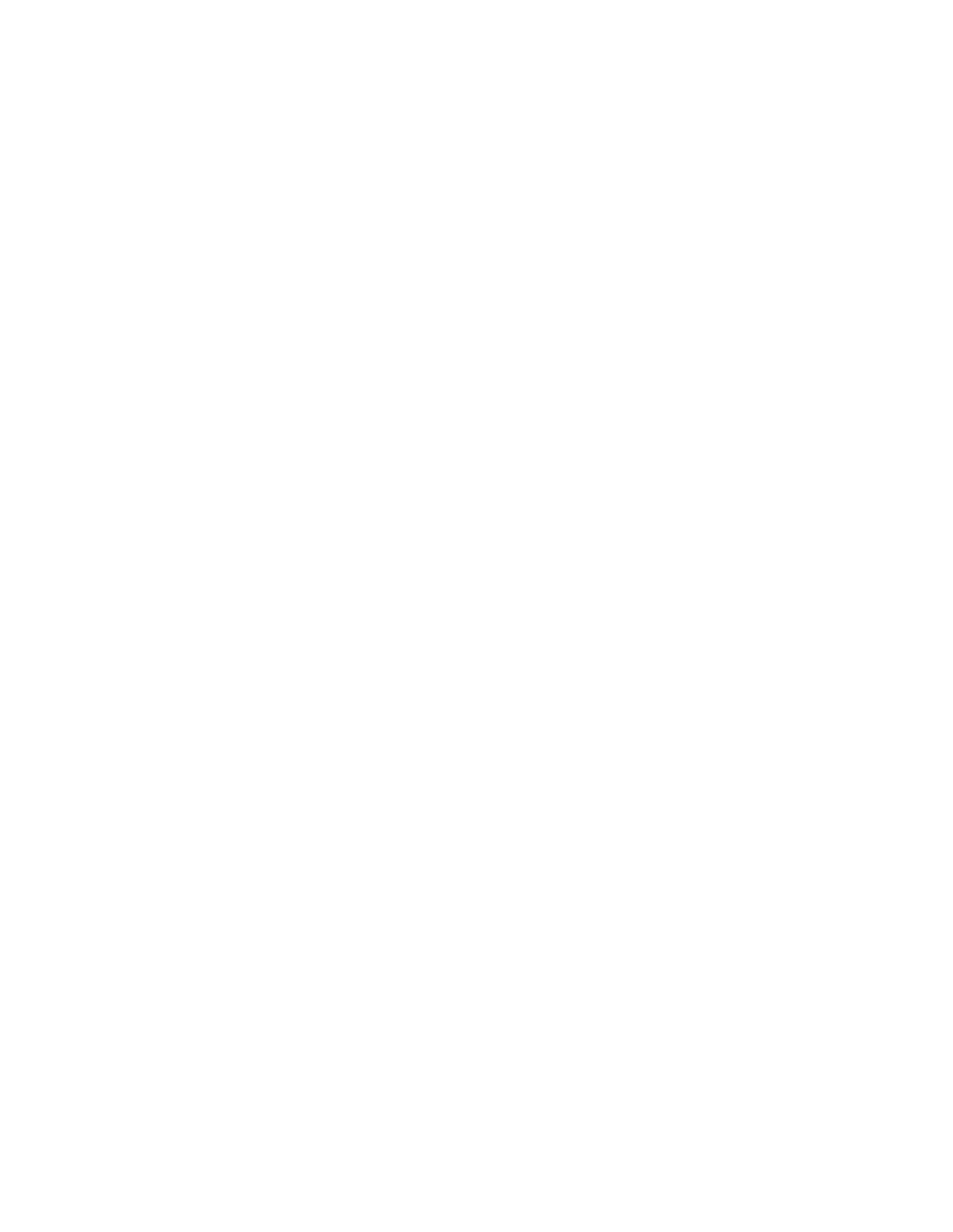# <span id="page-4-0"></span>Welcome to Perspective Connect by PPM 2000

## <span id="page-4-1"></span>About Perspective Connect

Perspective Connect is a companion service to Perspective Integration Services, used to streamline the integration of devices and their event data. By using Perspective Connect with "Connectors" to supported external systems, you are able to configure integrations to feed data to Perspective—either the Activities Data Form or the DispatchLog module—out of the box and without extensive custom development work.

Perspective Connect includes an easy to use Configuration Manager that allows you to create mappings for each Connector added to the system. Perspective Connect will then pull information from the devices mapped, based on events it is monitoring, and send that data to Perspective via Integration Services using pre-configured mapping. When that data is sent to DispatchLog, your Dispatcher can determine the appropriate response; if the data is sent to a Perspective Activity, it is available to all of Perspective's incident management and reporting features.

The Perspective Connect Service and Configuration Manger are included with Perspective but do require one or more Connectors to be purchased before integrating with external systems.

| △ Perspective Connect Configuration Manager       |                                                                                              |                                                                                                                                                        | $\mathbf{x}$<br>$\Box$              |  |  |
|---------------------------------------------------|----------------------------------------------------------------------------------------------|--------------------------------------------------------------------------------------------------------------------------------------------------------|-------------------------------------|--|--|
| <b>File</b>                                       |                                                                                              |                                                                                                                                                        |                                     |  |  |
| OnGuard Perspective Settings                      |                                                                                              |                                                                                                                                                        |                                     |  |  |
| Mapping<br>Settings                               |                                                                                              |                                                                                                                                                        |                                     |  |  |
| Devices                                           |                                                                                              |                                                                                                                                                        | Site                                |  |  |
| Fi-Y2K Demo Case (LNL-1000)                       |                                                                                              |                                                                                                                                                        |                                     |  |  |
| - LNVR Demo<br>由 2005 - 2007 Demo Case (LNL-2000) |                                                                                              |                                                                                                                                                        | Building                            |  |  |
| mi- Demo Case LNL-2220 - PPM2000                  |                                                                                              |                                                                                                                                                        |                                     |  |  |
|                                                   |                                                                                              | - 3-IE Reader w/PINPad -> QA / Perspective Connect / Lenel Demo Box / D<br>--- 2-Lenel OpenProx --> QA / Perspective Connect / Lenel Demo Box / Dev2 ( | Location                            |  |  |
|                                                   |                                                                                              | 1-HID OSDP Reader -> QA / Perspective Connect / Lenel Demo Box / Dev                                                                                   | Section                             |  |  |
| in NGP Demo 2010TU1                               |                                                                                              |                                                                                                                                                        |                                     |  |  |
| $\leftarrow$<br>m.                                |                                                                                              |                                                                                                                                                        |                                     |  |  |
| <b>Events</b>                                     |                                                                                              |                                                                                                                                                        | Level 1                             |  |  |
| <b>Event Name</b>                                 | <b>Expected Values</b>                                                                       | Mapped Call Category                                                                                                                                   | Lenel                               |  |  |
| <b>Lnl</b> StatusChangeEvent                      | $SubType = 8$ , Type = 4                                                                     | Lenel / Force / Open                                                                                                                                   | Level 2                             |  |  |
| <b>Lnl</b> AccessEvent                            | Lnl StatusChangeEvent SubType = 10, Type = 4 Lenel / Held / Open<br>$SubType = 2$ , Type = 1 | Lenel / Incorrect / Code                                                                                                                               | Incorrect<br>▼<br>Level 3           |  |  |
| <b>Lnl_AccessEvent</b>                            | SubType = $3$ , Type = $1$                                                                   | Lenel / Incorrect / Card                                                                                                                               | Card                                |  |  |
|                                                   |                                                                                              |                                                                                                                                                        |                                     |  |  |
|                                                   |                                                                                              |                                                                                                                                                        | Send to Perspective Activities<br>⊙ |  |  |
|                                                   |                                                                                              |                                                                                                                                                        | Send to Perspective DispatchLog     |  |  |
|                                                   |                                                                                              |                                                                                                                                                        |                                     |  |  |
| Edit Event<br>Add Event<br>Delete Event           |                                                                                              |                                                                                                                                                        |                                     |  |  |
|                                                   |                                                                                              |                                                                                                                                                        |                                     |  |  |
|                                                   |                                                                                              |                                                                                                                                                        |                                     |  |  |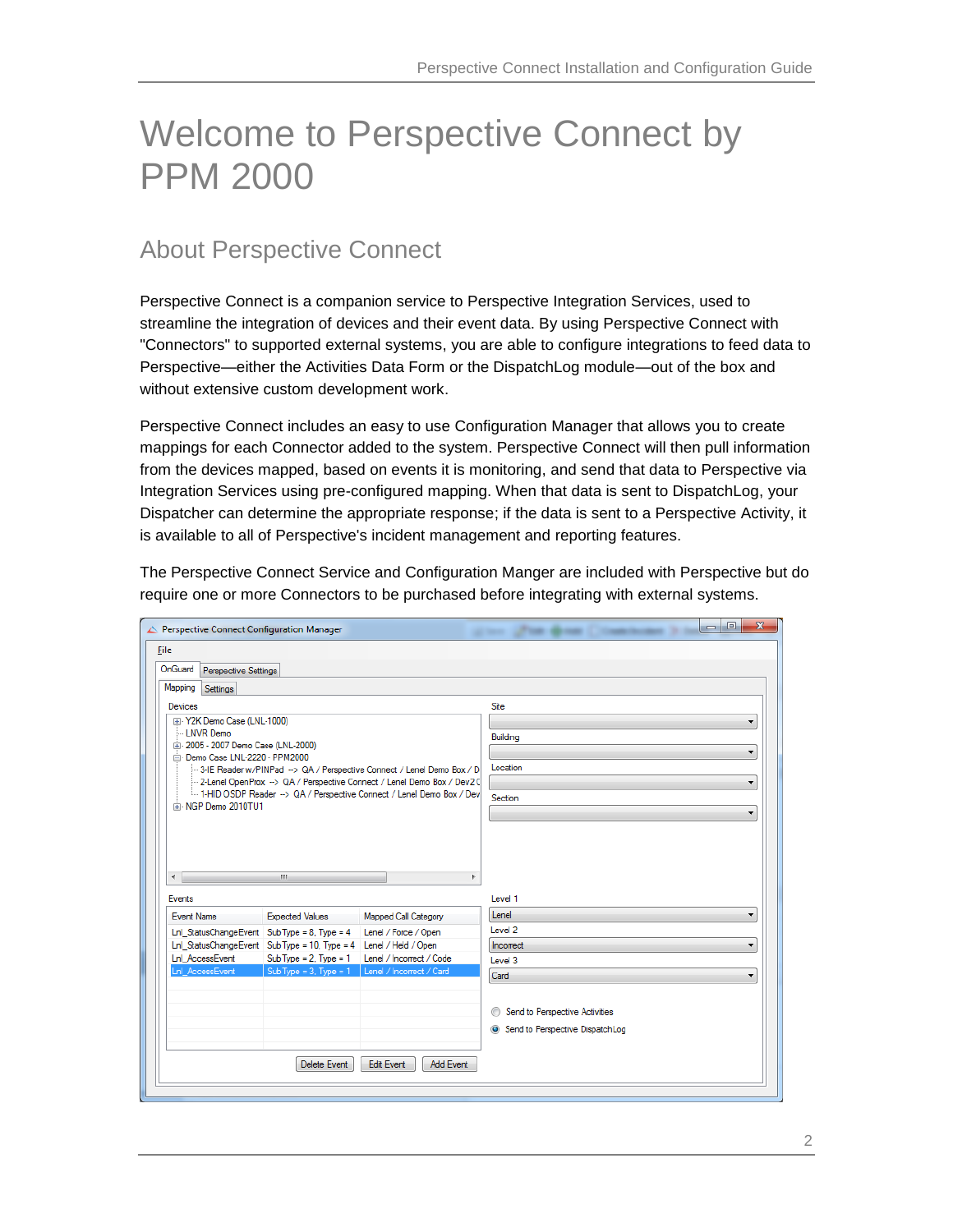Connectors are specifically developed for each third party product we integrate with via the Perspective Connect service; each is downloaded and integrated separately. Once a Connector is integrated, its connection configuration tab will be added to Perspective Connect. Connectors are designed specifically for systems with multiple devices and events raised by those devices.

An example: access control devices can raise events for persons granted access, persons denied access or forced entry incidents. Each of these events can be mapped with the appropriate location and category/priority. Another example: video systems can create events such as motion detected, signal lost and unattended package detected.

Though Perspective Connect works with both On Premise and Hosted Perspective instances, the Perspective Connect Service itself must be installed within the environment of the third party application that will connect with Perspective.

### <span id="page-5-0"></span>**Connectors**

#### **Lenel OnGuard**

Perspective's first out-of-the-box connector launches an integration between Perspective and Lenel OnGuard. Using the connector, OnGuard events are automatically sent to Perspective, leading to faster, more efficient emergency response and reduced manual data entry.

When an actionable event is triggered in OnGuard, the connector picks it up and automatically handles the event depending on how the Perspective Connect Configuration Manager is set-up. Each OnGuard event type—including subtypes—can be sent to either an Activity form in Perspective or to a DispatchLog event for immediate action.

| <b>DE</b> Event Details                                                                                                                                                                                              |  | $\overline{\phantom{0}}$ | $\Box$ | $\mathbf{x}$ |  |
|----------------------------------------------------------------------------------------------------------------------------------------------------------------------------------------------------------------------|--|--------------------------|--------|--------------|--|
| Event Type                                                                                                                                                                                                           |  |                          |        |              |  |
| <b>Lnl</b> AccessEvent                                                                                                                                                                                               |  |                          |        |              |  |
| <b>Lnl</b> AccessEvent<br><b>Lnl</b> FireEvent<br><b>Lnl</b> Function Exec Event<br><b>Lnl</b> IntercomEvent<br><b>Lnl</b> OtherSecurityEvent<br>Lnl_StatusChangeEvent<br><b>Lnl</b> Video Event<br><b>FventText</b> |  |                          |        | ▲            |  |
| FacilityCode                                                                                                                                                                                                         |  |                          |        |              |  |
| ID                                                                                                                                                                                                                   |  |                          |        |              |  |
| <b>IsReadableCard</b>                                                                                                                                                                                                |  |                          |        |              |  |
| <b>IssueCode</b>                                                                                                                                                                                                     |  |                          |        |              |  |
| PanelID                                                                                                                                                                                                              |  |                          |        |              |  |
| SecondaryDeviceID                                                                                                                                                                                                    |  |                          |        |              |  |
| SECURITY_DESCRIPTOR                                                                                                                                                                                                  |  |                          |        |              |  |
| SegmentID                                                                                                                                                                                                            |  |                          |        | Ε            |  |
| SerialNumber                                                                                                                                                                                                         |  |                          |        |              |  |
| <b>SubType</b>                                                                                                                                                                                                       |  |                          | ▼      |              |  |
| Time                                                                                                                                                                                                                 |  |                          |        |              |  |
| <b>TIME CREATED</b>                                                                                                                                                                                                  |  |                          |        |              |  |
| Type                                                                                                                                                                                                                 |  |                          | ▼      |              |  |
|                                                                                                                                                                                                                      |  |                          |        |              |  |
|                                                                                                                                                                                                                      |  | OK                       | Cancel |              |  |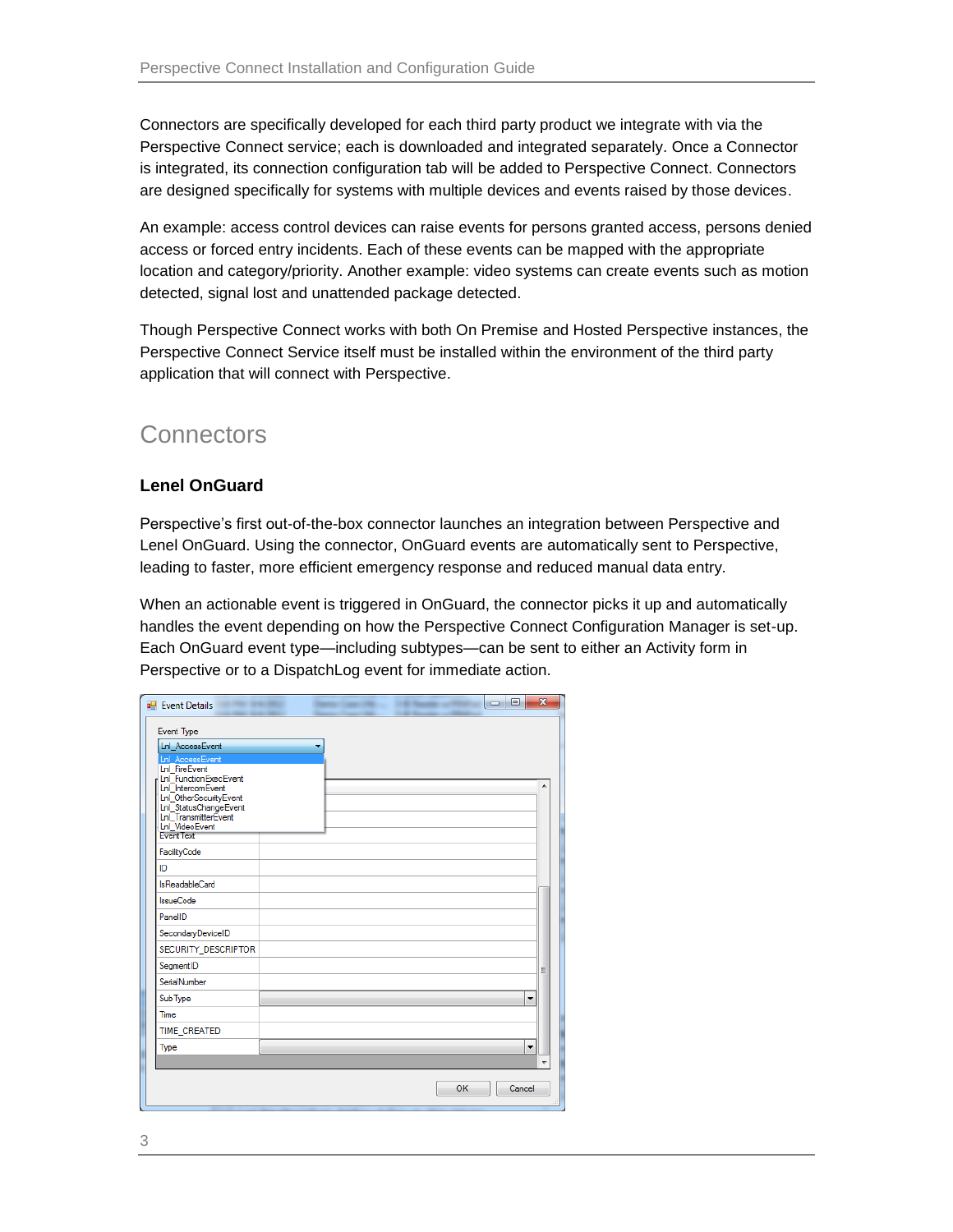Perspective's Lenel OnGuard Connector has received Lenel factory certification, and PPM is a member of the Lenel OpenAccess Alliance Program (OAAP). Please contact your account manager for pricing information.

#### **AMAG Symmetry**

Perspective's out-of-the-box connector has integration between Perspective and AMAG Symmetry with AMAG's XML Open Integration Module. Using the connector, AMAG Symmetry events are automatically sent to Perspective, leading to faster, more efficient emergency response and reduced manual data entry.

When an actionable event is triggered in AMAG Symmetry, the connector picks it up and automatically handles the event depending on how the Perspective Connect Configuration Manager is set up. Each Symmetry event type can be sent to either an Activity form in Perspective or to a DispatchLog event for immediate action.'

Set connection and account information to AMAG Service through easy to use interface Capture of AMAG alarms from connected service (Perspective Connect). Customize aspects to create Perspective Activities or Dispatch requests. Map the location of AMAG Alarm Point Devices.Use data captured from each system to generate Activity Reports and Incident Reports used for statistical analysis.

Perspective's AMAG Symmetry Connector has received AMAG factory certification. PPM has partnered with AMAG in Incident Reporting and Alarm Management Integrations.

| $\triangle$ Event Details     |              | $\qquad \qquad \blacksquare$ | $\Box$ | $\Sigma$               |
|-------------------------------|--------------|------------------------------|--------|------------------------|
| Event Type                    |              |                              |        |                        |
| Door Forced                   | ▼            |                              |        |                        |
|                               |              |                              |        |                        |
| Properties<br>Name            | Value        |                              |        |                        |
| AlamCode                      | 17510        |                              |        |                        |
| AlamDescription   Door Forced |              |                              |        |                        |
| AlamID                        | 77           |                              |        |                        |
| <b>AlamMode</b>               | <b>ALARM</b> |                              |        |                        |
|                               |              |                              |        |                        |
|                               |              |                              |        |                        |
|                               |              |                              |        |                        |
|                               |              |                              |        |                        |
|                               |              |                              |        |                        |
|                               |              |                              |        |                        |
|                               |              |                              |        |                        |
|                               |              |                              |        |                        |
|                               |              |                              |        |                        |
|                               |              |                              |        |                        |
|                               |              |                              |        |                        |
|                               |              |                              |        |                        |
|                               | OK           |                              | Cancel | $\mathcal{A}^{\sharp}$ |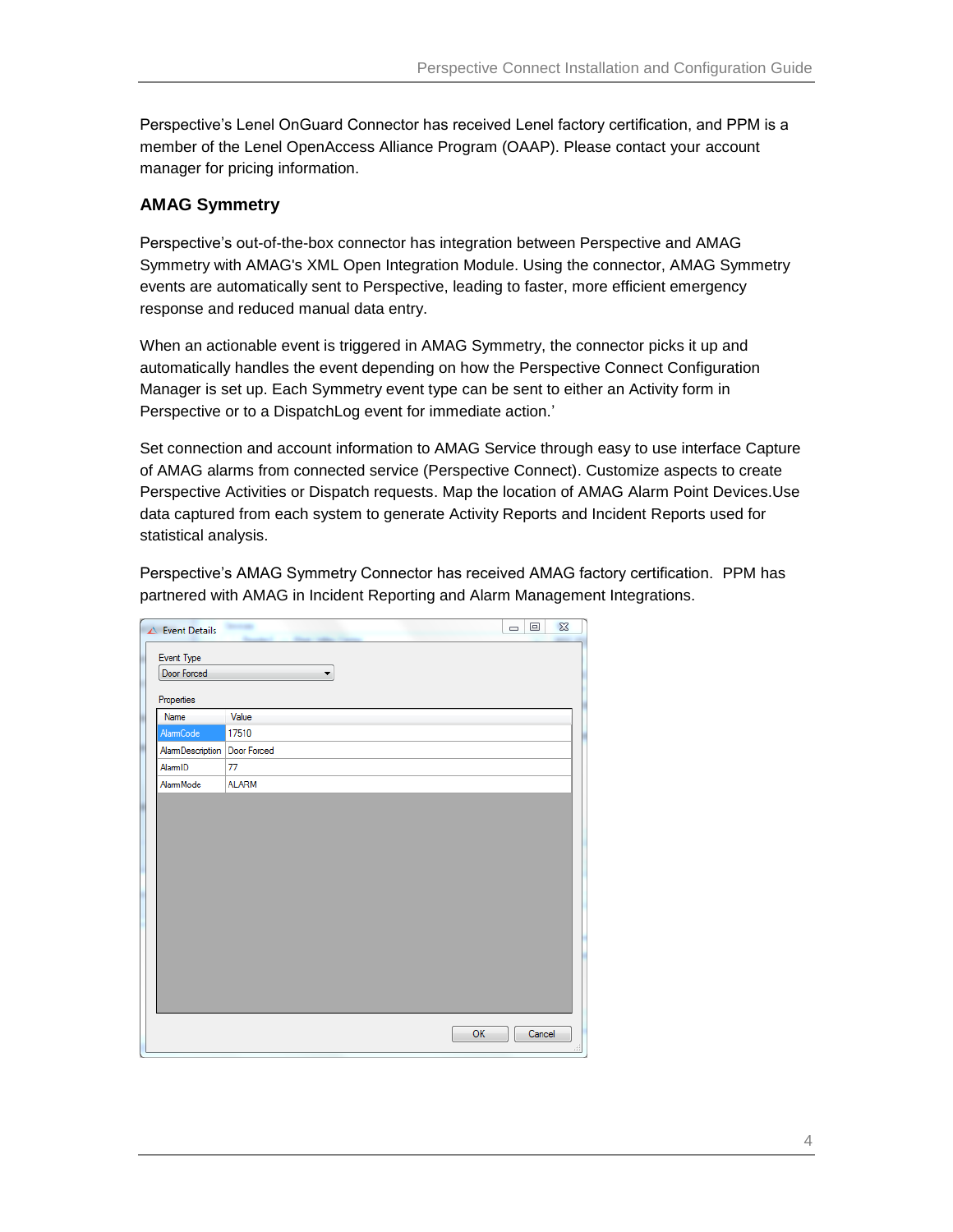#### **Code Blue**

Perspective's out-of-the-box connector has integration between Perspective and Code Blue call stations through Code Blue's ToolVox. Using the connector, Code Blue calls are automatically logged into Perspective, leading to faster, more efficient emergency response and reduced manual data entry.

When a call station event is triggered in Code Blue, the connector picks it up and automatically handles the event depending on how the Perspective Connect Configuration Manager is set up. Each Code Blue event type, such as dial, hang-up, and link, can be sent to either an Activity form in Perspective or to a DispatchLog event for immediate action.

#### **Additional Connectors**

Additional Connectors are currently in development for a variety of third party systems.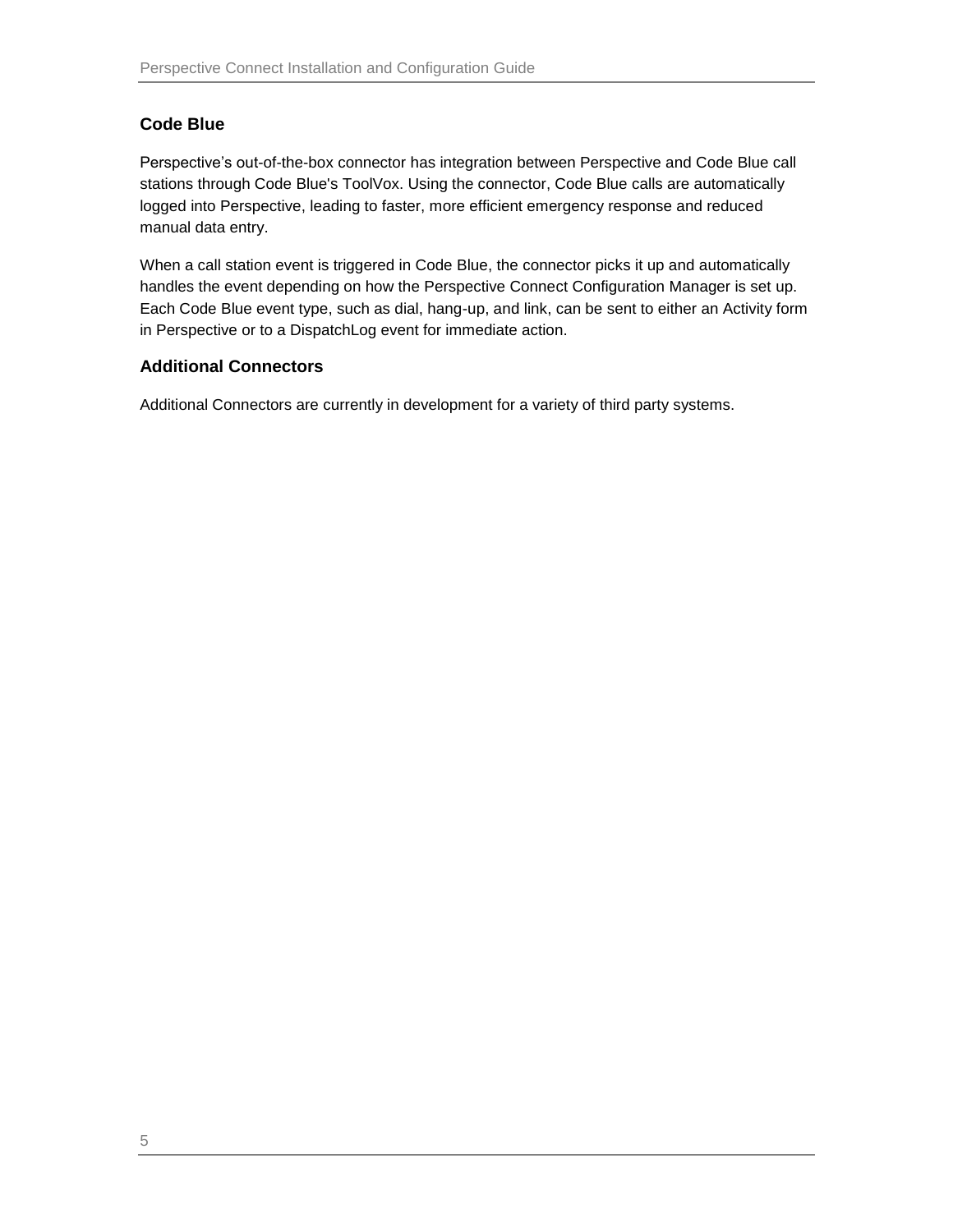# <span id="page-8-0"></span>**Prerequisites**

### <span id="page-8-1"></span>Perspective Connect

- Perspective Version 3.3 or better. (Automatically met with Perspective Hosted.)
- Perspective Integration Services 3.3 R2 or better. (Automatically met with Perspective Hosted.)
- **•** Perspective Connect requires that the Microsoft .Net Framework 4.0 is installed on the system.
- *If using Perspective DispatchLog*: Perspective DispatchLog Call Category Rollup items that are mapped to device events MUST have a default Priority setup in Perspective administration.

# <span id="page-8-2"></span>Connector: Lenel OnGuard

- Lenel OnGuard 2010 or Lenel OnGuard 2013 SP1, Version 6.5 or 6.6.
- The OnGuard DataCondulT Service must be running.

### <span id="page-8-3"></span>Connector: AMAG SMS

AMAG Symmetry SMS and smsXMLWebService Versions 7.0.1.

#### <span id="page-8-4"></span>Connector: Code Blue

EMS API Version 1.1 or ToolBox greater than Version 2.0.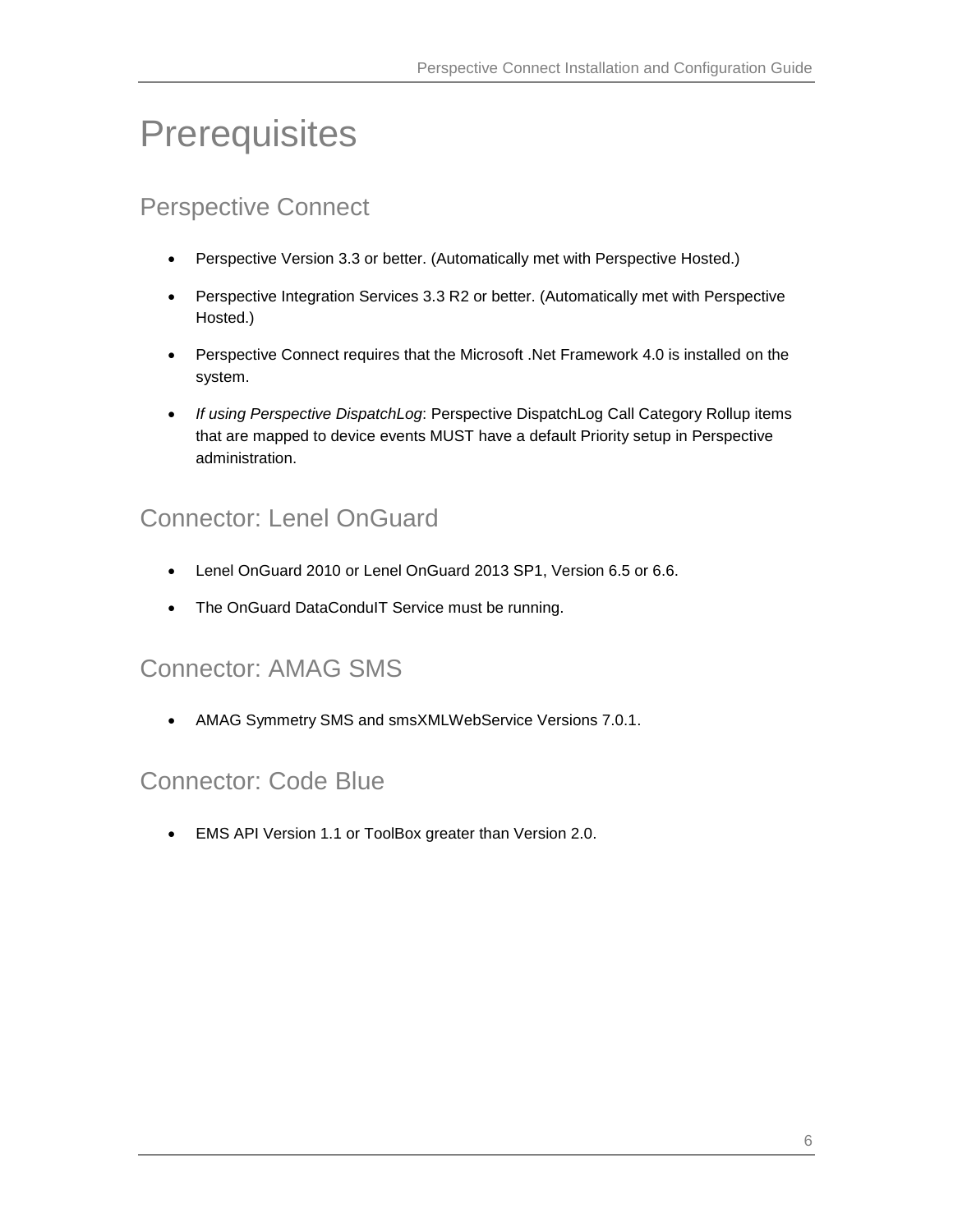# <span id="page-9-0"></span>Installation and Configuration

*Note: Installation files for On Premise installations can be obtained by PPM 2000. Please contact us for additional details. Follow the Perspective Connect installation and configuration instructions before installing connectors.*

### <span id="page-9-1"></span>Perspective Connect

- 1. Install Perspective Connect:
	- a. Run **PerspectiveConnect.msi** from your Perspective Connect installation package.
	- b. Select **Configuration Manager and Connect Service**.
	- c. Click **Next**.
	- d. Select **OnGuard**, **AMAG**, and/or **Code Blue**.

| Perspective Connect                 |                    | $\Sigma\!3$<br>$\boxed{\square}$<br>$\equiv$ |
|-------------------------------------|--------------------|----------------------------------------------|
| Plugins                             |                    |                                              |
| Choose to which plugins to install: |                    |                                              |
|                                     |                    |                                              |
| OnGuard                             |                    |                                              |
| AMAG                                |                    |                                              |
| CodeBlue                            |                    |                                              |
|                                     |                    |                                              |
|                                     |                    |                                              |
|                                     |                    |                                              |
|                                     |                    |                                              |
|                                     | $8$ Back<br>Cancel | Next                                         |

*Note: The license module for each connector being used must be available on Perspective Services.*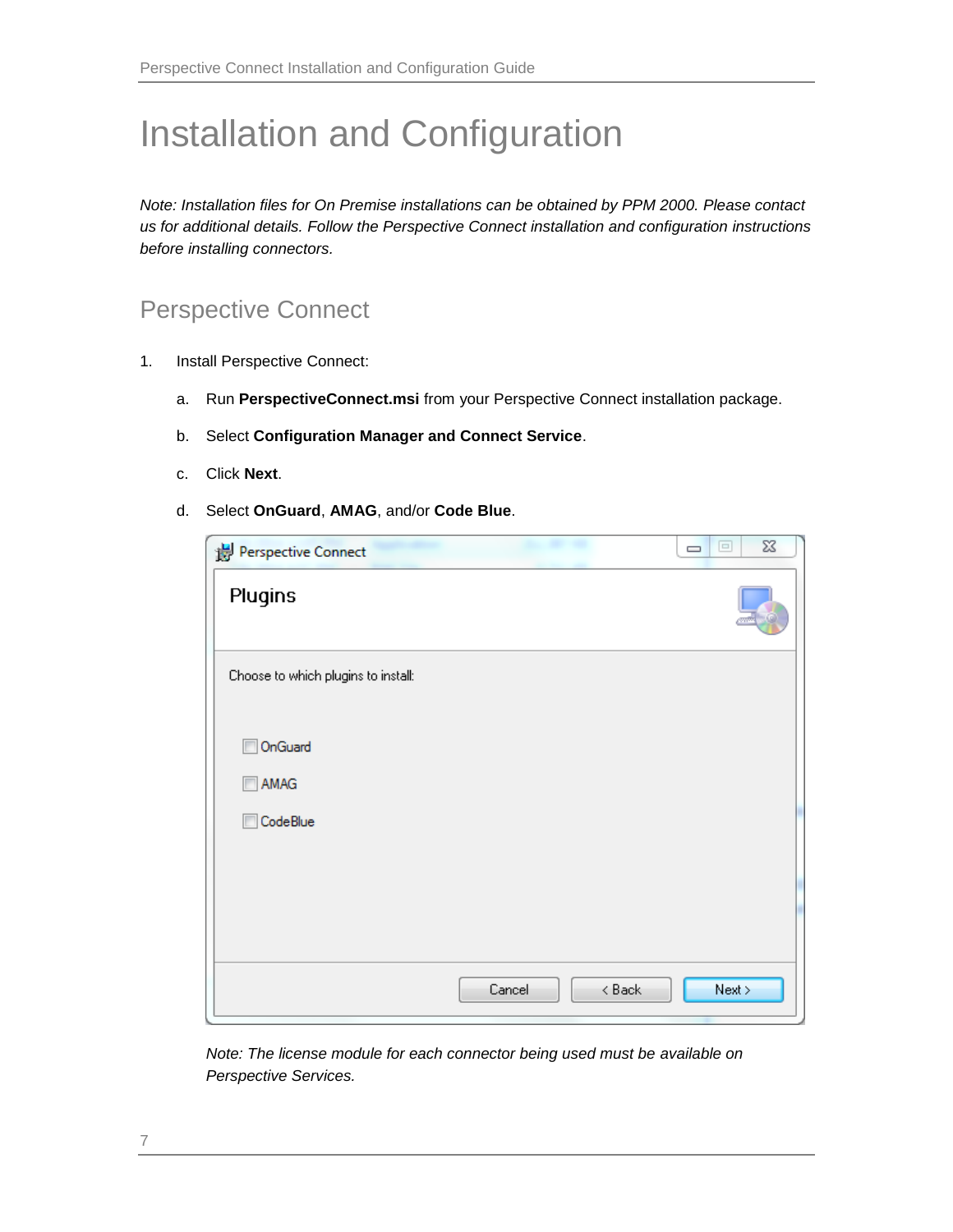- e. Click **Next**.
- f. Enter a **Database Connection String** for an existing database you've selected to be the Perspective Connect database. Click **Next**.
- g. Enter the path to install **Perspective Connect** to, and then click **Next**.
- h. Click **Next**.
- i. Click **Close**.
- 2. Setup the Perspective Connect database. Using a SQL query tool (e.g., Microsoft SQL Server Management Studio), execute **update.sql** against an existing database. This file can be found in the path Perspective Connect was installed to.
- 3. Configure the connection to Perspective Integration Services:
	- a. In the Windows Start menu, click on **All Programs** > **PPM 2000 Inc** > **Perspective Connect** > **Perspective Connect Configuration Manager**.
	- b. On the **Perspective Settings** tab, fill in all of the settings values then click **Refresh Connection**.

*Note: Services URL should be set to the URL for Integration Services (e.g., https://staging.ppm2000.com/IntegrationServices32).*

- 4. If you need the Perspective Connect Service to run under the credentials of the Local Service account then following these steps:
	- a. In the Windows Start menu, click on **All Programs** > **Administrative Tools** > **Services**.
	- b. In the list of services, find **Perspective Connect** and double click it.
	- c. Select the **Log On** tab.
	- d. Enter the user name and password of the account (a local/domain Windows account) you want to this service to use.
	- e. Click **OK**.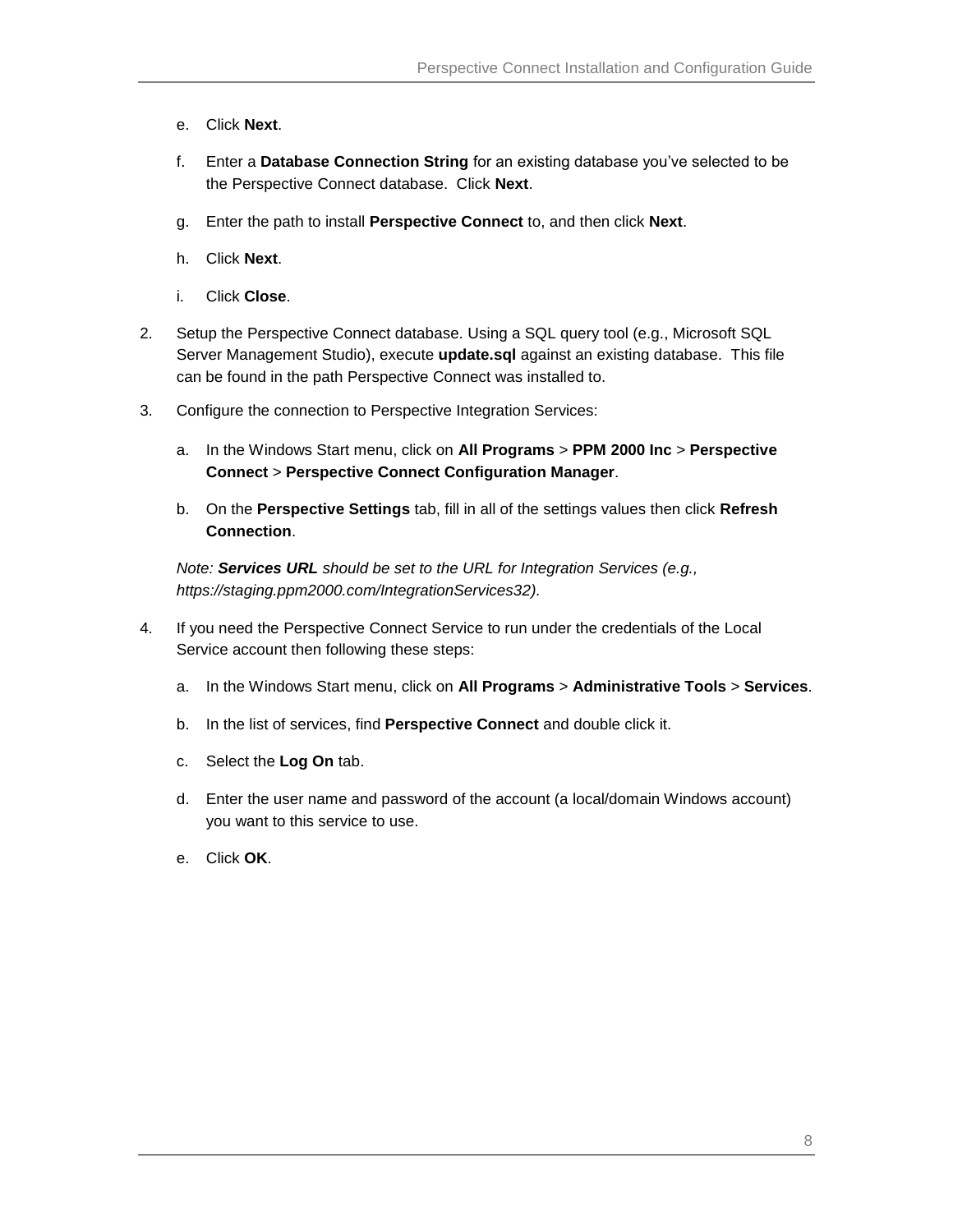# <span id="page-11-0"></span>Connector: Lenel OnGuard

- 1. Ensure the DataConduIT service is enabled. For more information, see the *[Enabling the](#page-18-1)  [Lenel OnGuard DataConduIT](#page-18-1) Service* sub-section, under *[Tips and Additional Information](#page-18-0)*.
- 2. Configure a Windows account that will be used to connect to OnGuard The account must have the **Enable Account** and **Execute Methods** permissions to the **root\OnGuard** WMI namespace hosted on the OnGuard server. Refer to the Microsoft Support article <http://support.microsoft.com/kb/325353> for further instructions.
- 3. Configure an OnGuard account that will be used to connect Perspective to OnGuard:
	- a. Assign a **Systems Permissions Group** that has the **DataConduIT Service** permission to the OnGuard account.
	- b. Create a directory in OnGuard which points to the user directory that contains the Windows account identified in step 2 above. Refer to the **Add a Directory** section in the **Directories Folder** chapter of the **OnGuard System Administration User Guide** for further instructions.
	- c. Link the account to the Windows account mentioned in step 2 above. Refer to the **Link a User Account to a Directory Account** section in the **Users Folder** chapter of the **OnGuard System Administration User Guide** for further instructions.
- 4. Configure the connection to OnGuard and create device/event mappings:
	- a. If the Perspective Connect Configuration Manager is not already running, run it (Windows Start menu, click on **All Programs** > **PPM 2000 Inc** > **Perspective Connect** > **Perspective Connect Configuration Manager**).
	- b. On the **OnGuard** tab and **Settings** sub-tab, fill in all of the settings values then click **Refresh Connection**. Note the following:
		- i. If **UseProcessIdentity** is set to **true**, the connection to OnGuard will use the credentials of the current identity running on the process.
		- ii. If **UseProcessIdentity** is set to **false**, the connection to OnGuard will use the credentials specified by the Username and Password settings.
		- iii. If the **Perspective Connect Service** or **Perspective Connect Configuration Manager** is running on the same machine as the OnGuard server, you MUST set **UseProcessIdentity** to **true**.
		- iv. Set Auto-Acknowledge Event to true, to have Connect acknowledge events in OnGuard that are mapped to Perspective. Set to false to manually acknowledge events in OnGuard.
	- c. On the **OnGuard** tab and **Mapping** sub-tab, create device/event mappings as required: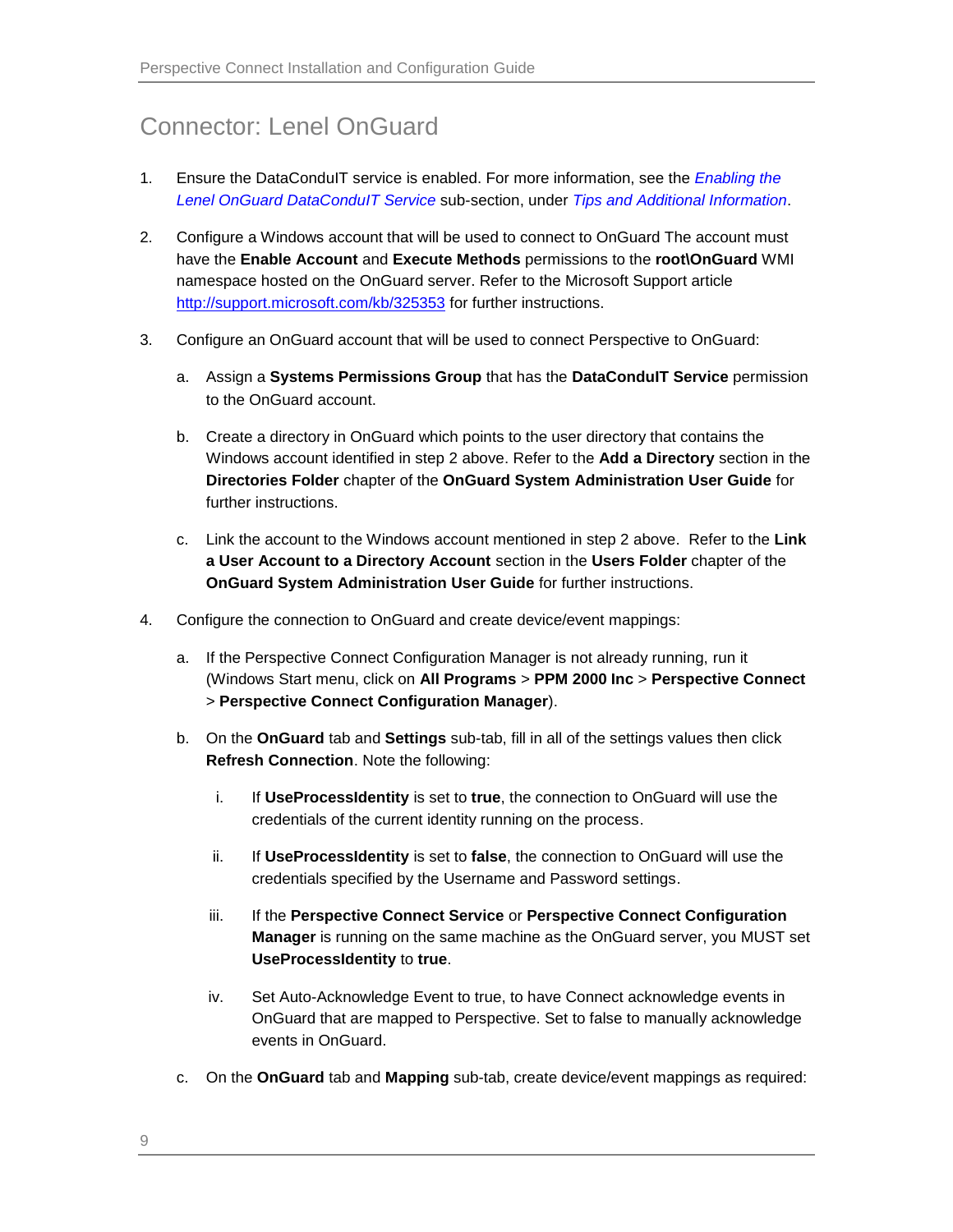| △ Perspective Connect Configuration Manager           |                                                       |                                                                                                                                                   |                                | $\mathbf{x}$<br>$\Box$ e |  |
|-------------------------------------------------------|-------------------------------------------------------|---------------------------------------------------------------------------------------------------------------------------------------------------|--------------------------------|--------------------------|--|
| File                                                  |                                                       |                                                                                                                                                   |                                |                          |  |
| OnGuard<br>Perspective Settings                       |                                                       |                                                                                                                                                   |                                |                          |  |
| Mapping<br>Settings                                   |                                                       |                                                                                                                                                   |                                |                          |  |
| Devices                                               |                                                       |                                                                                                                                                   | Site                           |                          |  |
| E Y2K Demo Case (LNL-1000)                            |                                                       |                                                                                                                                                   |                                |                          |  |
|                                                       | INVR Demo<br>由 2005 - 2007 Demo Case (LNL-2000)       |                                                                                                                                                   |                                |                          |  |
| mi-Demo Case LNL-2220 - PPM2000                       |                                                       |                                                                                                                                                   |                                |                          |  |
|                                                       |                                                       | -3-IE Reader w/PINPad -> QA / Perspective Connect / Lenel Demo Box / D                                                                            | Location                       |                          |  |
|                                                       |                                                       | - 2-Lenel OpenProx --> QA / Perspective Connect / Lenel Demo Box / Dev2 C<br>1-HID OSDP Reader -> QA / Perspective Connect / Lenel Demo Box / Dev |                                |                          |  |
| in NGP Demo 2010TU1                                   |                                                       |                                                                                                                                                   | Section                        |                          |  |
|                                                       |                                                       |                                                                                                                                                   |                                |                          |  |
|                                                       |                                                       |                                                                                                                                                   |                                |                          |  |
|                                                       |                                                       |                                                                                                                                                   |                                |                          |  |
|                                                       |                                                       |                                                                                                                                                   |                                |                          |  |
| $\leftarrow$                                          | m.                                                    | k.                                                                                                                                                |                                |                          |  |
| Events                                                |                                                       |                                                                                                                                                   | Level 1                        |                          |  |
| <b>Event Name</b>                                     | <b>Expected Values</b>                                | <b>Mapped Call Category</b>                                                                                                                       | Lenel                          | ▼                        |  |
| Lnl StatusChangeEvent SubType = 8, Type = 4           |                                                       | Lenel / Force / Open                                                                                                                              | Level 2                        |                          |  |
|                                                       | Lnl_StatusChangeEvent SubType = 10, Type = 4          | Lenel / Held / Open                                                                                                                               | Incorrect                      |                          |  |
| <b>Lnl</b> AccessEvent<br><b>Lnl</b> AccessEvent      | $SubType = 2, Type = 1$<br>SubType = $3$ , Type = $1$ | Lenel / Incorrect / Code<br>Lenel / Incorrect / Card                                                                                              | Level 3                        |                          |  |
|                                                       |                                                       |                                                                                                                                                   | Card                           |                          |  |
|                                                       |                                                       |                                                                                                                                                   |                                |                          |  |
|                                                       |                                                       |                                                                                                                                                   | Send to Perspective Activities |                          |  |
| Send to Perspective DispatchLog                       |                                                       |                                                                                                                                                   |                                |                          |  |
|                                                       |                                                       |                                                                                                                                                   |                                |                          |  |
| <b>Edit Event</b><br><b>Add Event</b><br>Delete Event |                                                       |                                                                                                                                                   |                                |                          |  |
|                                                       |                                                       |                                                                                                                                                   |                                |                          |  |
|                                                       |                                                       |                                                                                                                                                   |                                |                          |  |

- i. Use the **Devices** list and the **Site**, **Building**, **Location** and **Section** drop-down lists to specify devices to monitor and map to the corresponding site.
- ii. Use the **Events** list and the **Level 1**, **Level 2** and **Level 3** drop-down lists to determine the Activity Call Category to send to Perspective.
- iii. Use the **Send to Perspective Activities** or **Send to Perspective DispatchLog** radio buttons to determine whether the mapped device/event combination either creates an Activity record in Perspective Data Forms or a DispatchLog Activity requiring a response.

*Note: Mapped Perspective Call Categories must have an associated Default Priority. This is handled in Perspective Administration.*

- d. Click **File**, then **Save**.
- 5. Restart the Perspective Connect Windows service.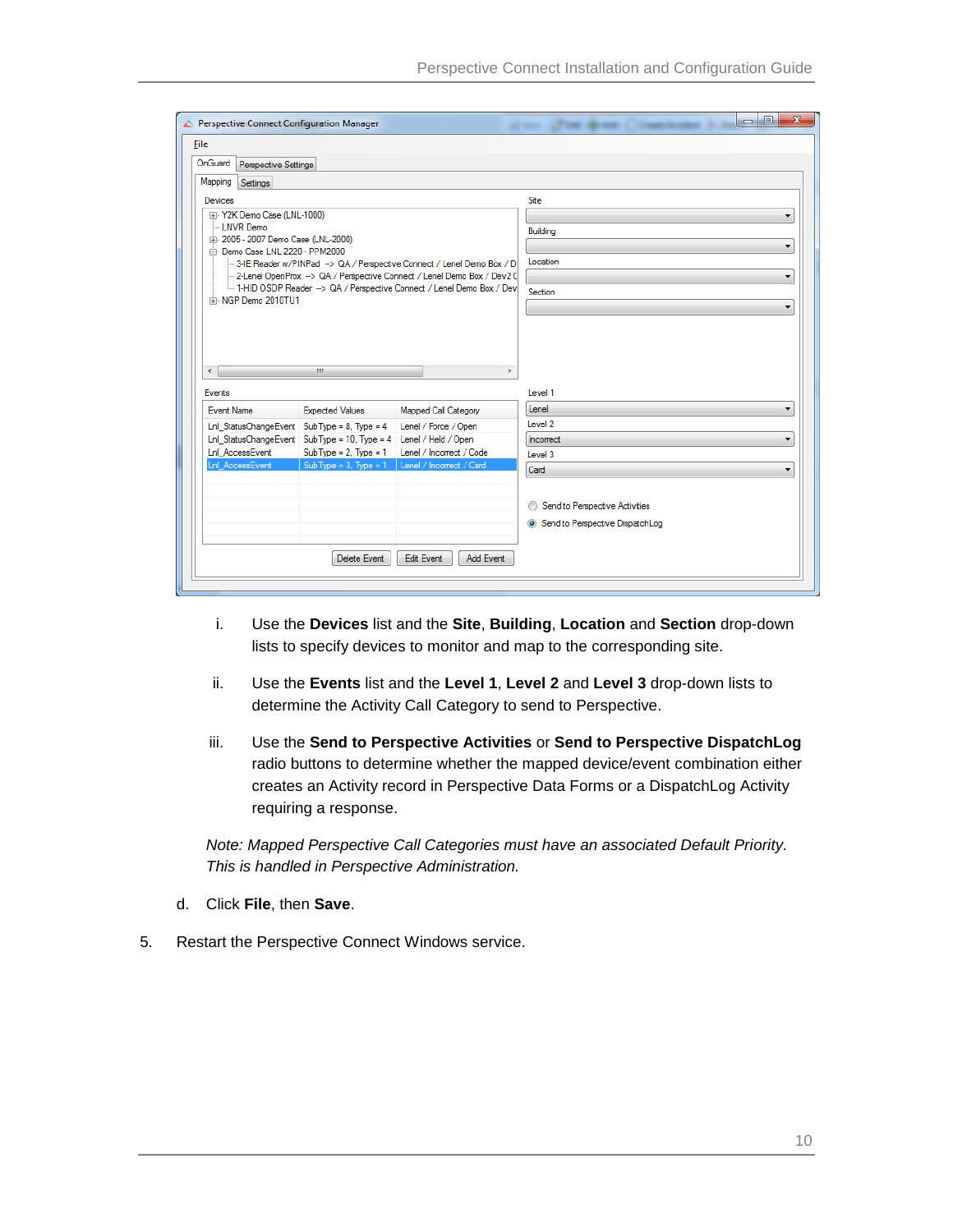# <span id="page-13-0"></span>Connector: AMAG SMS

1. Ensure the XML Symmetry Service is installed and running.

*Note: If the Symmetry indicator shield on the system tray is green, the service is ready for Perspective Connect.*

- 2. Configure the connection to AMAG SMS and create device/event mappings:
	- a. If the Perspective Connect Configuration Manager is not already running, run it (Windows Start menu, click on **All Programs** > **PPM 2000 Inc** > **Perspective Connect** > **Perspective Connect Configuration Manager**).
	- b. On the **AMAG** tab and **Settings** sub-tab, fill in all of the settings values then click **Refresh Connection**. Note the following:
		- I. WebServiceUrl should be set to http://<*Server Name*>/smsXMLWebService/smsXMLWebService.asmx.

|                               | △ Perspective Connect Configuration Manager         | $\mathbf{x}$<br>$\begin{array}{c c c c c} \hline \multicolumn{1}{c }{\textbf{0}} & \multicolumn{1}{c }{\textbf{0}} \\\hline \multicolumn{1}{c }{\textbf{0}} & \multicolumn{1}{c }{\textbf{0}} \end{array}$ |
|-------------------------------|-----------------------------------------------------|------------------------------------------------------------------------------------------------------------------------------------------------------------------------------------------------------------|
| File                          |                                                     |                                                                                                                                                                                                            |
|                               | AMAG SMS Code Blue   OnGuard   Perspective Settings |                                                                                                                                                                                                            |
|                               | This connection has not been authenticated properly |                                                                                                                                                                                                            |
| Settings<br>Mapping           |                                                     |                                                                                                                                                                                                            |
| Key                           | Value                                               |                                                                                                                                                                                                            |
| WebServiceUrl                 | http://AMAG/smsXMLWebService/smsXMLWebService.asmx  |                                                                                                                                                                                                            |
| WebServiceUsemame   INSTALLER |                                                     |                                                                                                                                                                                                            |
| WebServicePassword install    |                                                     |                                                                                                                                                                                                            |
|                               |                                                     |                                                                                                                                                                                                            |
|                               |                                                     |                                                                                                                                                                                                            |
|                               |                                                     |                                                                                                                                                                                                            |
|                               |                                                     |                                                                                                                                                                                                            |
|                               |                                                     |                                                                                                                                                                                                            |
|                               |                                                     |                                                                                                                                                                                                            |
|                               |                                                     |                                                                                                                                                                                                            |
|                               |                                                     |                                                                                                                                                                                                            |
|                               |                                                     |                                                                                                                                                                                                            |
|                               |                                                     |                                                                                                                                                                                                            |
|                               |                                                     |                                                                                                                                                                                                            |
|                               |                                                     |                                                                                                                                                                                                            |
|                               |                                                     |                                                                                                                                                                                                            |
|                               |                                                     | Refresh Connection                                                                                                                                                                                         |
|                               |                                                     |                                                                                                                                                                                                            |
|                               |                                                     |                                                                                                                                                                                                            |

II. WebServiceUsername and WebServicePassword should be set to a user account that has access to Symmetry alarms. On the **AMAG SMS** tab and **Mapping** sub-tab, create device/event mappings as required: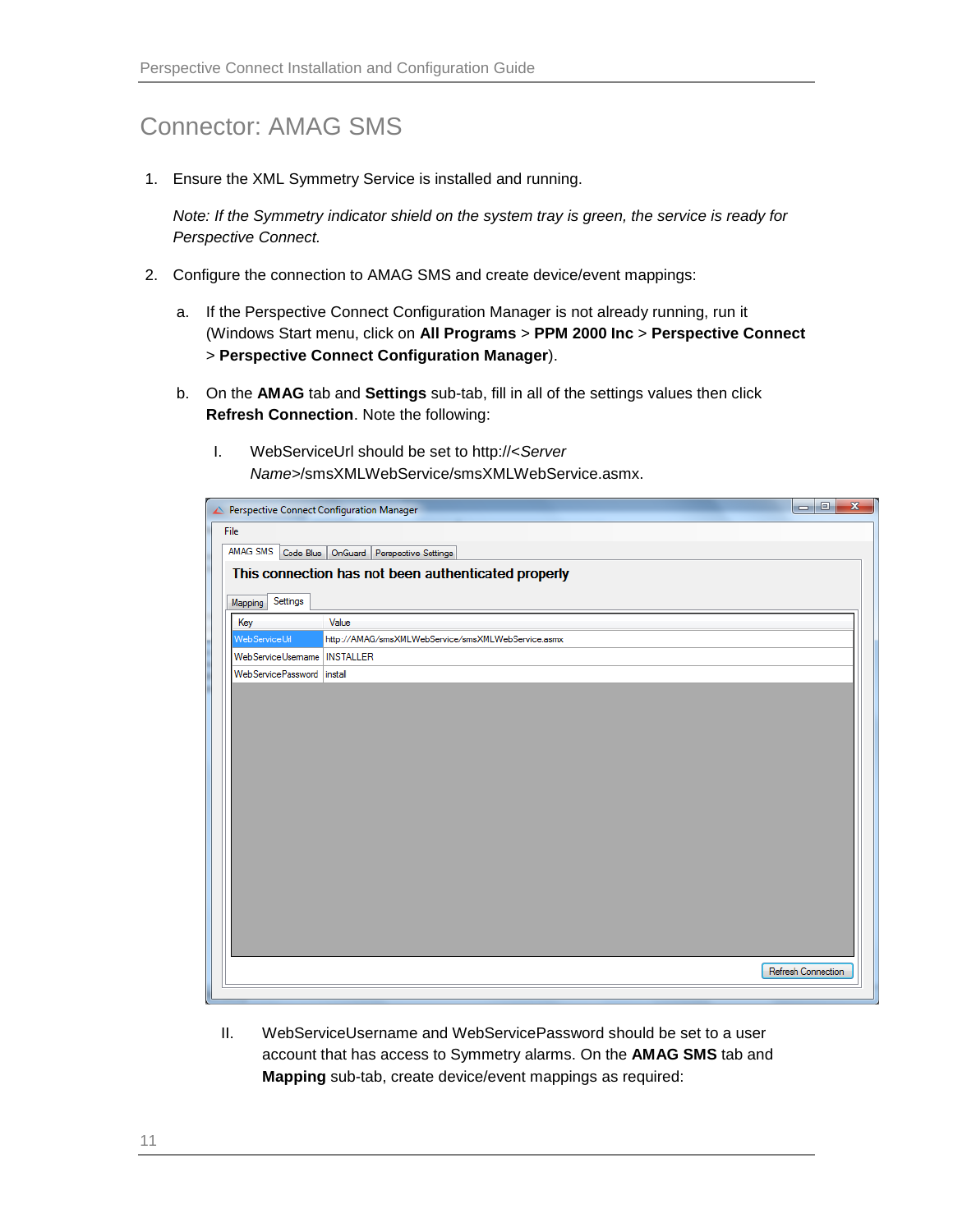| File<br>AMAG SMS   Code Blue   OnGuard   Perspective Settings<br>Mapping Settings<br>Site<br>Devices<br>--- Reader1 -- > MSC RDMD 1<br>Central Campus<br>- Reader2 -> West Valley Center<br>Building<br>- Switch 1 -> Central Campus / Building 1 - Harper<br>Building 1 - Harper<br>Switch 2 -> Doons - South Center / Employee Services Building<br>Location<br>-Switch 3 -> MSC RDMD 1 / Building 111<br>- Switch 4 -> West Valley Center / Building 1 - Distribution-Warehouse<br>Demo1 -> MSC RDMD 1 / Building 1 / Technical Services / Test Center<br>티<br>Section<br>l-LED 1<br>$-$ LED 2<br>$-LED3$<br>$-LED4$<br>Reader1Group<br>Camera 1<br>Camera <sub>2</sub><br>Level 1<br>Events<br>Alam<br><b>Fvent Name</b><br><b>Expected Values</b><br>Level 2<br><b>AC Power Fail</b><br>AlamCode = 20582, AlamDescription = AC Power Fail, AlamI<br>Monitor Point In Alam<br>AlamCode = 20577, AlamDescription = Monitor Point In Alam<br>Door Forced<br>AlamCode = 17510. AlamDescription = Door Forced. AlamID<br>Level 3<br>Send to Perspective Activities<br>⊙<br>Send to Perspective DispatchLog<br>€.<br>m.<br><b>Edit Event</b><br>Delete Event<br><b>Add Event</b> |  | Perspective Connect Configuration Manager |  | $\mathbf{x}$<br>$\Box$<br>$\Box$ |
|---------------------------------------------------------------------------------------------------------------------------------------------------------------------------------------------------------------------------------------------------------------------------------------------------------------------------------------------------------------------------------------------------------------------------------------------------------------------------------------------------------------------------------------------------------------------------------------------------------------------------------------------------------------------------------------------------------------------------------------------------------------------------------------------------------------------------------------------------------------------------------------------------------------------------------------------------------------------------------------------------------------------------------------------------------------------------------------------------------------------------------------------------------------------------------|--|-------------------------------------------|--|----------------------------------|
|                                                                                                                                                                                                                                                                                                                                                                                                                                                                                                                                                                                                                                                                                                                                                                                                                                                                                                                                                                                                                                                                                                                                                                                 |  |                                           |  |                                  |
|                                                                                                                                                                                                                                                                                                                                                                                                                                                                                                                                                                                                                                                                                                                                                                                                                                                                                                                                                                                                                                                                                                                                                                                 |  |                                           |  |                                  |
|                                                                                                                                                                                                                                                                                                                                                                                                                                                                                                                                                                                                                                                                                                                                                                                                                                                                                                                                                                                                                                                                                                                                                                                 |  |                                           |  |                                  |
|                                                                                                                                                                                                                                                                                                                                                                                                                                                                                                                                                                                                                                                                                                                                                                                                                                                                                                                                                                                                                                                                                                                                                                                 |  |                                           |  |                                  |
|                                                                                                                                                                                                                                                                                                                                                                                                                                                                                                                                                                                                                                                                                                                                                                                                                                                                                                                                                                                                                                                                                                                                                                                 |  |                                           |  |                                  |
|                                                                                                                                                                                                                                                                                                                                                                                                                                                                                                                                                                                                                                                                                                                                                                                                                                                                                                                                                                                                                                                                                                                                                                                 |  |                                           |  |                                  |
|                                                                                                                                                                                                                                                                                                                                                                                                                                                                                                                                                                                                                                                                                                                                                                                                                                                                                                                                                                                                                                                                                                                                                                                 |  |                                           |  |                                  |
|                                                                                                                                                                                                                                                                                                                                                                                                                                                                                                                                                                                                                                                                                                                                                                                                                                                                                                                                                                                                                                                                                                                                                                                 |  |                                           |  |                                  |
|                                                                                                                                                                                                                                                                                                                                                                                                                                                                                                                                                                                                                                                                                                                                                                                                                                                                                                                                                                                                                                                                                                                                                                                 |  |                                           |  |                                  |
|                                                                                                                                                                                                                                                                                                                                                                                                                                                                                                                                                                                                                                                                                                                                                                                                                                                                                                                                                                                                                                                                                                                                                                                 |  |                                           |  |                                  |
|                                                                                                                                                                                                                                                                                                                                                                                                                                                                                                                                                                                                                                                                                                                                                                                                                                                                                                                                                                                                                                                                                                                                                                                 |  |                                           |  |                                  |
|                                                                                                                                                                                                                                                                                                                                                                                                                                                                                                                                                                                                                                                                                                                                                                                                                                                                                                                                                                                                                                                                                                                                                                                 |  |                                           |  |                                  |
|                                                                                                                                                                                                                                                                                                                                                                                                                                                                                                                                                                                                                                                                                                                                                                                                                                                                                                                                                                                                                                                                                                                                                                                 |  |                                           |  |                                  |
|                                                                                                                                                                                                                                                                                                                                                                                                                                                                                                                                                                                                                                                                                                                                                                                                                                                                                                                                                                                                                                                                                                                                                                                 |  |                                           |  |                                  |
|                                                                                                                                                                                                                                                                                                                                                                                                                                                                                                                                                                                                                                                                                                                                                                                                                                                                                                                                                                                                                                                                                                                                                                                 |  |                                           |  |                                  |
|                                                                                                                                                                                                                                                                                                                                                                                                                                                                                                                                                                                                                                                                                                                                                                                                                                                                                                                                                                                                                                                                                                                                                                                 |  |                                           |  |                                  |
|                                                                                                                                                                                                                                                                                                                                                                                                                                                                                                                                                                                                                                                                                                                                                                                                                                                                                                                                                                                                                                                                                                                                                                                 |  |                                           |  |                                  |
|                                                                                                                                                                                                                                                                                                                                                                                                                                                                                                                                                                                                                                                                                                                                                                                                                                                                                                                                                                                                                                                                                                                                                                                 |  |                                           |  |                                  |
|                                                                                                                                                                                                                                                                                                                                                                                                                                                                                                                                                                                                                                                                                                                                                                                                                                                                                                                                                                                                                                                                                                                                                                                 |  |                                           |  |                                  |
|                                                                                                                                                                                                                                                                                                                                                                                                                                                                                                                                                                                                                                                                                                                                                                                                                                                                                                                                                                                                                                                                                                                                                                                 |  |                                           |  |                                  |
|                                                                                                                                                                                                                                                                                                                                                                                                                                                                                                                                                                                                                                                                                                                                                                                                                                                                                                                                                                                                                                                                                                                                                                                 |  |                                           |  |                                  |
|                                                                                                                                                                                                                                                                                                                                                                                                                                                                                                                                                                                                                                                                                                                                                                                                                                                                                                                                                                                                                                                                                                                                                                                 |  |                                           |  |                                  |
|                                                                                                                                                                                                                                                                                                                                                                                                                                                                                                                                                                                                                                                                                                                                                                                                                                                                                                                                                                                                                                                                                                                                                                                 |  |                                           |  |                                  |
|                                                                                                                                                                                                                                                                                                                                                                                                                                                                                                                                                                                                                                                                                                                                                                                                                                                                                                                                                                                                                                                                                                                                                                                 |  |                                           |  |                                  |
|                                                                                                                                                                                                                                                                                                                                                                                                                                                                                                                                                                                                                                                                                                                                                                                                                                                                                                                                                                                                                                                                                                                                                                                 |  |                                           |  |                                  |
|                                                                                                                                                                                                                                                                                                                                                                                                                                                                                                                                                                                                                                                                                                                                                                                                                                                                                                                                                                                                                                                                                                                                                                                 |  |                                           |  |                                  |
|                                                                                                                                                                                                                                                                                                                                                                                                                                                                                                                                                                                                                                                                                                                                                                                                                                                                                                                                                                                                                                                                                                                                                                                 |  |                                           |  |                                  |
|                                                                                                                                                                                                                                                                                                                                                                                                                                                                                                                                                                                                                                                                                                                                                                                                                                                                                                                                                                                                                                                                                                                                                                                 |  |                                           |  |                                  |
|                                                                                                                                                                                                                                                                                                                                                                                                                                                                                                                                                                                                                                                                                                                                                                                                                                                                                                                                                                                                                                                                                                                                                                                 |  |                                           |  |                                  |

- c. Use the Devices list and the Site, Building, Location and Section drop-down lists to specify devices to monitor and map to the corresponding site.
- d. Use the **Events** list and the **Level 1**, **Level 2** and **Level 3** drop-down lists to determine the Activity Call Category to send to Perspective.
- e. Use the **Send to Perspective Activities** or **Send to Perspective DispatchLog** radio buttons to determine whether the mapped device/event combination either creates an Activity record in Perspective Data Forms or a DispatchLog Activity requiring a response.

*Note: Mapped Perspective Call Categories must have an associated Default Priority. This is handled in Perspective Administration.*

- f. Click **File**, then **Save**.
- 6. Restart the Perspective Connect Windows service.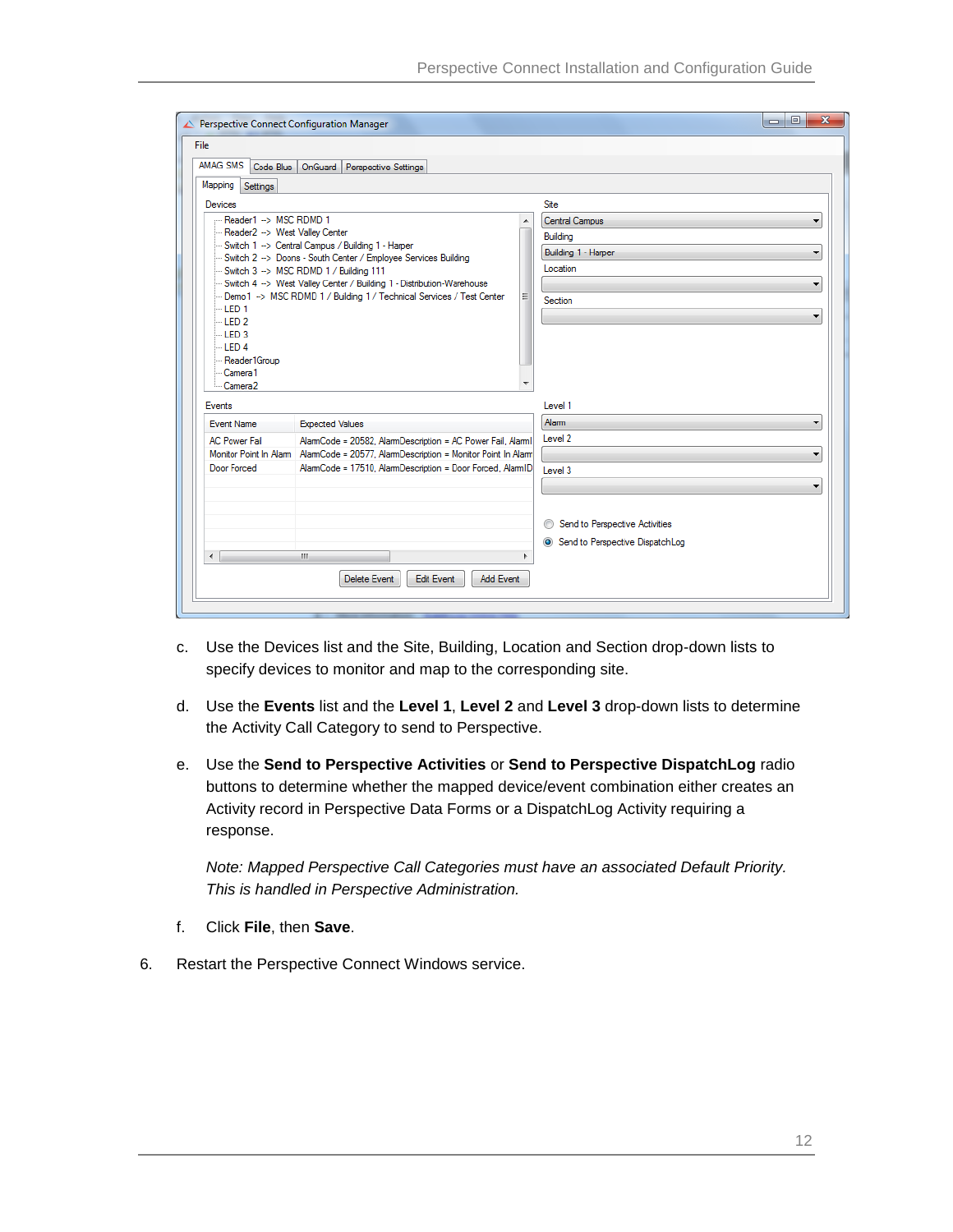## <span id="page-15-0"></span>Connector: Code Blue

*Note: Code Blue only works on SIP phones.*

- 1. Ensure the DataConduIT service is enabled.
- 2. Configure the connection to CodeBlue and create device/event mappings:
	- a. If the Perspective Connect Configuration Manager is not already running, run it (Windows Start menu, click on **All Programs** > **PPM 2000 Inc** > **Perspective Connect** > **Perspective Connect Configuration Manager**).
	- b. On the **Code Blue** tab and **Settings** sub-tab, fill in all of the settings values then click **Refresh Connection**.
		- I. ToolVoxHostName should contain the host name of the ToolVox Server.
		- II. ToolVoxUsername and ToolVoxPassword should contain the corisponding user account information that has access to ToolVox services.
		- III. ListeningHttpPath should contain a <Connect Host Name>/<an identifiable unique string>
		- IV. ListeningHttpPort will need to be a port that ToolVox can communicate with the Perspective Connect Host. The Host machine will need the corresponding port firewall open.

*Note: The Path in* ListeningHttpPath and ListeningHttpPort, *must be the same as in Toolvox EMS API Settings.*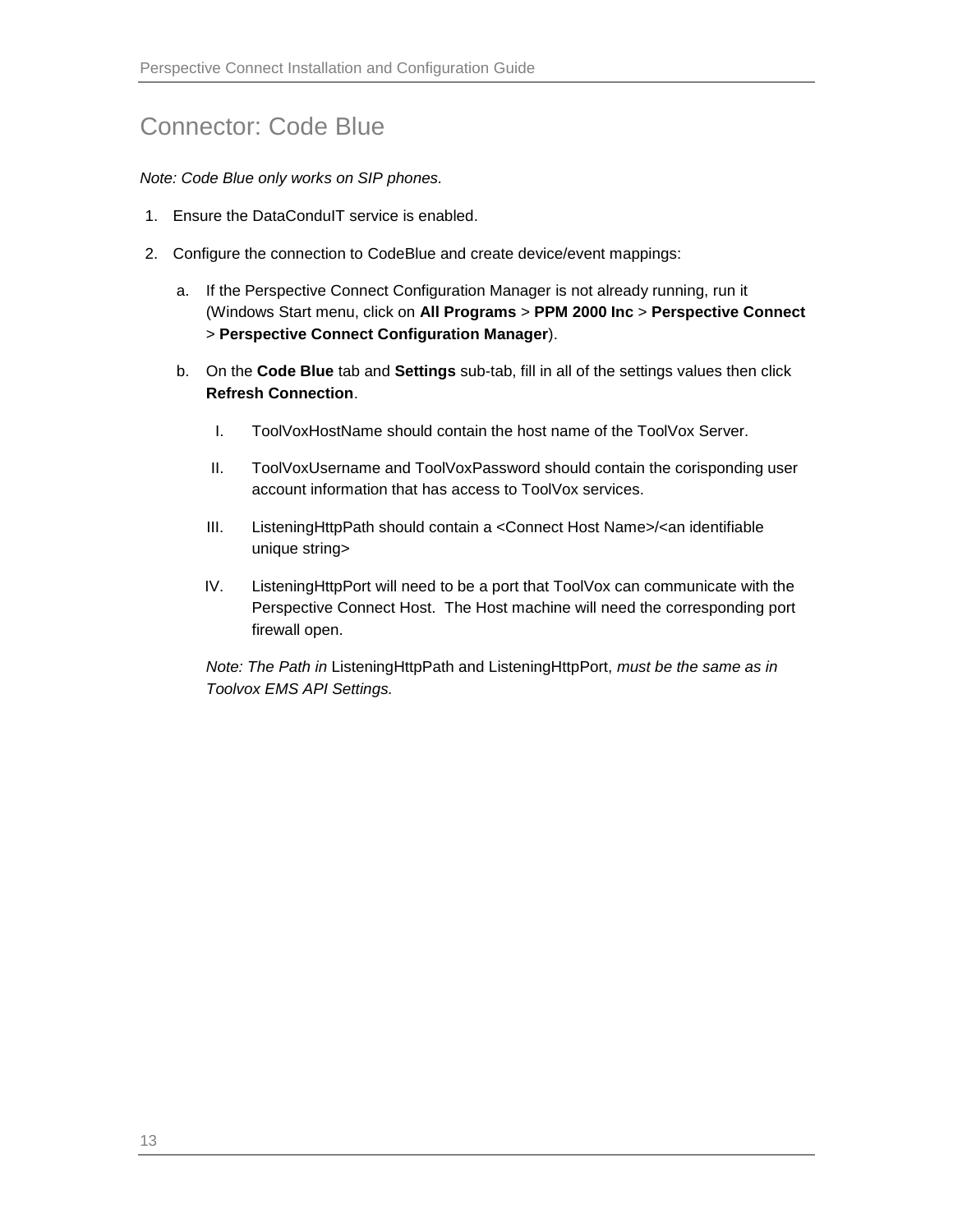| △ Perspective Connect Configuration Manager |                                                     | $\Sigma\!$<br>$\Box$<br>$\qquad \qquad \Box$ |
|---------------------------------------------|-----------------------------------------------------|----------------------------------------------|
| File                                        |                                                     |                                              |
|                                             | AMAG SMS Code Blue OnGuard Perspective Settings     |                                              |
|                                             | This connection has not been authenticated properly |                                              |
| Settings<br>Mapping                         |                                                     |                                              |
| Value<br>Key                                |                                                     |                                              |
| <b>ToolVoxHostname</b>                      |                                                     |                                              |
| ToolVoxUsemame                              |                                                     |                                              |
| <b>ToolVoxPassword</b>                      |                                                     |                                              |
| ListenHttpPath                              |                                                     |                                              |
| ListenHttpPort                              |                                                     |                                              |
|                                             |                                                     |                                              |
|                                             |                                                     |                                              |
|                                             |                                                     |                                              |
|                                             |                                                     |                                              |
|                                             |                                                     |                                              |
|                                             |                                                     |                                              |
|                                             |                                                     |                                              |
|                                             |                                                     |                                              |
|                                             |                                                     |                                              |
|                                             |                                                     |                                              |
|                                             |                                                     |                                              |
|                                             |                                                     |                                              |
|                                             |                                                     |                                              |
|                                             |                                                     | Refresh Connection                           |
|                                             |                                                     |                                              |
|                                             |                                                     |                                              |
|                                             |                                                     |                                              |
| nbound Routes                               | Delete Maps                                         |                                              |
| Announcements<br><b>Blacklist</b>           |                                                     |                                              |
| CollectD Lookup Courses                     | <b>EMS Agents</b>                                   |                                              |

| Announcements                  |
|--------------------------------|
| <b>Blacklist</b>               |
| CallerID Lookup Sources        |
| Day/Night Control              |
| Follow Me                      |
| <b>VR</b>                      |
| Queue Priorities               |
| Queues                         |
| <b>Ring Groups</b>             |
| <b>Time Conditions</b>         |
| <b>Time Groups</b>             |
| Internal Options & Configurati |
| Callback                       |
| Conferences                    |
| DISA                           |
| anguages                       |
| <b>Misc Applications</b>       |
| <b>Misc Destinations</b>       |
| Music on Hold                  |
| PIN Sets                       |
| Parking Lot                    |
| Phone Restart                  |
| <b>System Recordings</b>       |
| VoiceMail Blasting             |
| <b>Third Party Addon</b>       |
| Custom Contexts                |
| <b>Custom Contexts Times</b>   |
| Set CallerID                   |

| 100: Test Phone 1        | An Agent must<br>be selected here                                                   |
|--------------------------|-------------------------------------------------------------------------------------|
| <b>Update EMS Agents</b> |                                                                                     |
| Copy To Server           |                                                                                     |
|                          | Specify connection information for a SMB (Windows) share for EMS Records archiving. |
| Server<br>Share          |                                                                                     |
| Username                 | <b>EMS API Settings</b>                                                             |
| Password                 | that must match<br><b>Connector settings</b>                                        |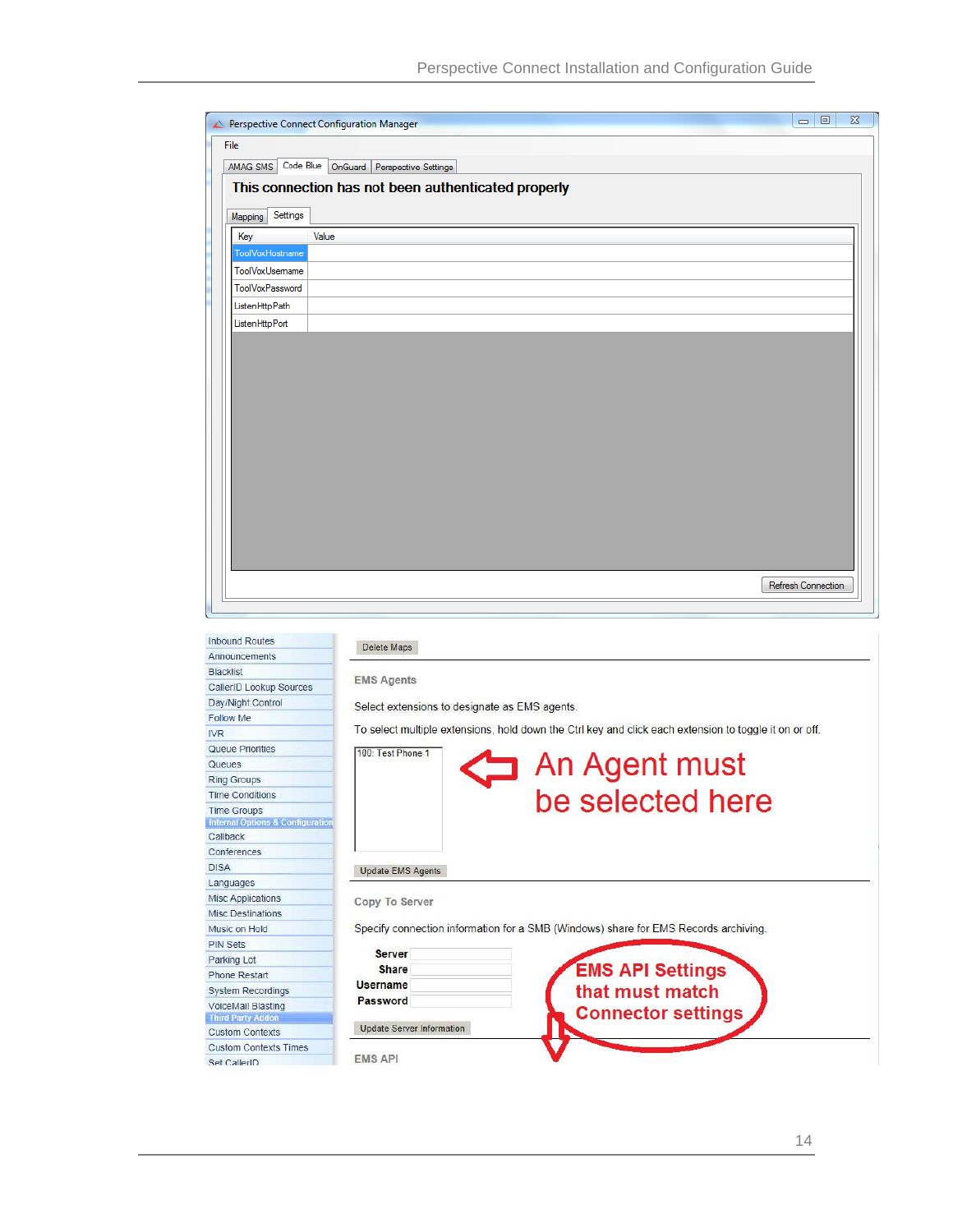- c. On the **Code Blue** tab and **Mapping** sub-tab, create device/event mappings as required:
	- i. Use the Devices list and the Site, Building, Location and Section drop-down lists to specify devices to monitor and map to the corresponding site.
	- ii. Use the **Events** list and the **Level 1**, **Level 2** and **Level 3** drop-down lists to determine the Activity Call Category to send to Perspective.
	- iii. Use the **Send to Perspective Activities** or **Send to Perspective DispatchLog** radio buttons to determine whether the mapped device/event combination either creates an Activity record in Perspective Data Forms or a DispatchLog Activity requiring a response.

*Note: Mapped Perspective Call Categories must have an associated Default Priority. This is handled in Perspective Administration.*

- d. Click **File**, then **Save**.
- 7. Restart the Perspective Connect Windows service.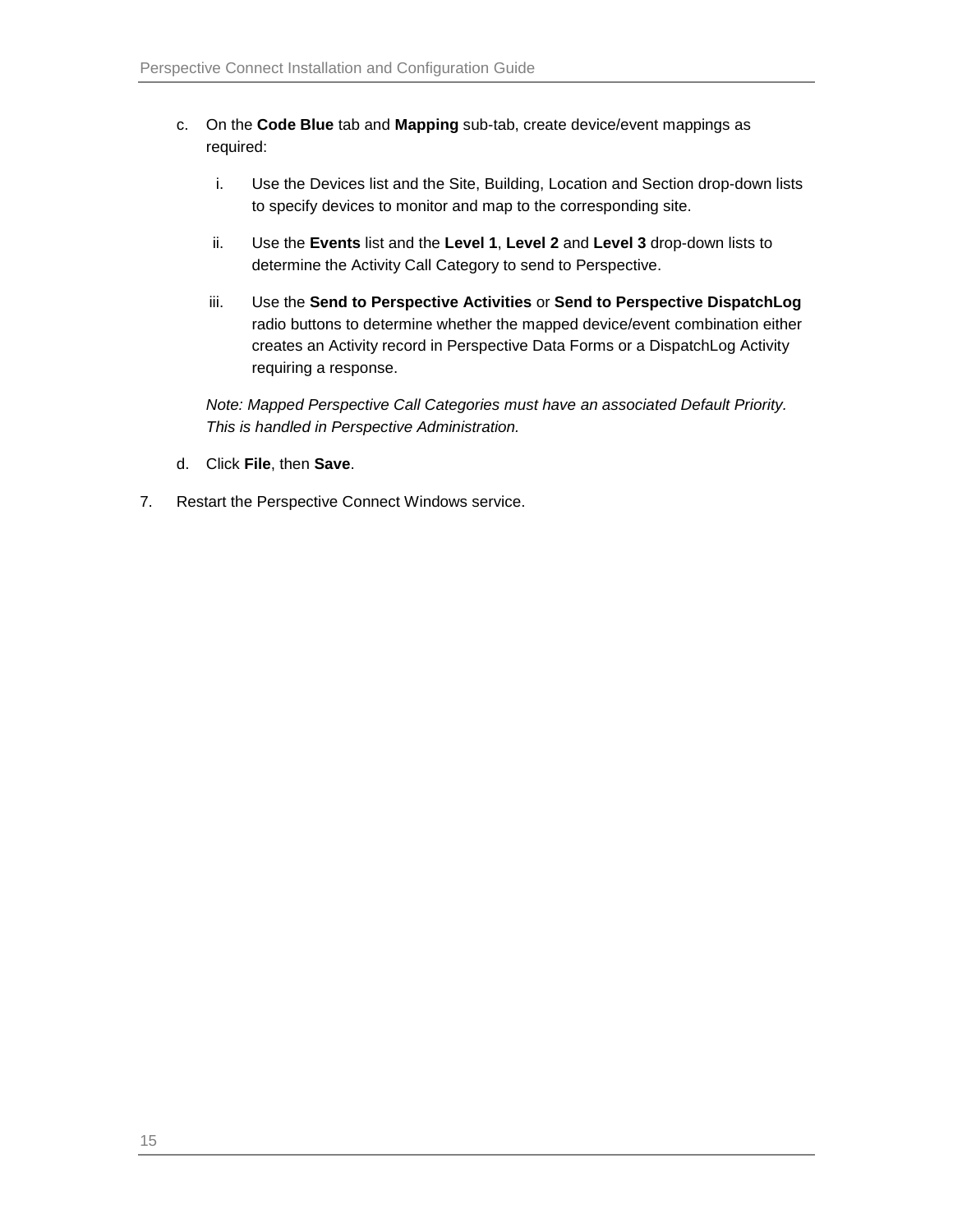# <span id="page-18-0"></span>Tips and Additional Information

# <span id="page-18-1"></span>Enabling the Lenel OnGuard DataConduIT Service

To enable Lenel OnGuard's DataConduIT Service:

- 1. Open OnGuard System Administration.
- 2. In the menu click **Administration** > **System Options**.
- 3. In the **General Systems Options** tab, ensure that **Generate software events** is checked.
- 4. On the server running OnGuard, click on the Windows Start menu, click on **All Programs** > **Administrative Tools** > **Services**.
- 5. Ensure the following have their **Status** set to **Started** and **Startup Type** set to **Automatic**:
	- a. LS DataConduIT Service.
	- b. LS License Server.
	- c. LS Linkage Server.
	- d. LS Login Driver.
- 6. On the server running OnGuard, enable the **Windows Management Instrumentation (WMI-In) Inbound Rule** in the Windows Firewall.